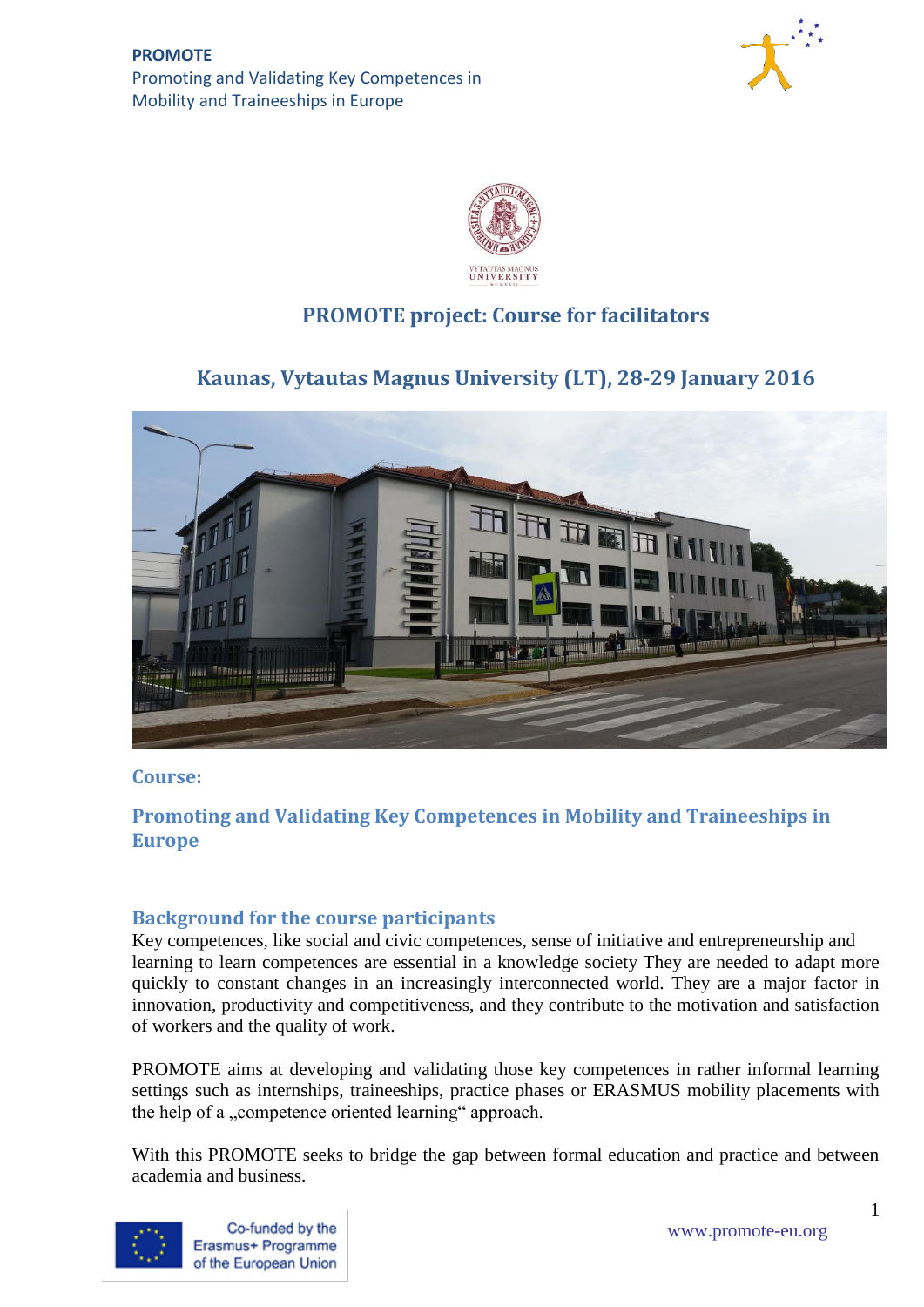

In year 1 of the project the main instruments and materials have been developed based on an innovative and practical blended learning approach which promotes the acquisition of these competences.

In year 2 the approach shall be piloted with students and adult learners from 6 European countries in the aforementioned informal learning settings.

They shall be guided and supported by organizers/facilitators (PROMOTERs) on their informal learning journeys.

In January 2015 a free training event will be offered to the first wave of the PROMOTERs. They will participate in an exclusive training program consisting of:

- E-learning and distant learning (preliminary phase)
- Transnational 2 days event in Lithuania Kaunas
- Collaborative group works on the my-VITA e-Portfolio, synchronous online workshops/webinars (follow up phase)

PROMOTE organizers/facilitators will be familiarized with the importance of informal learning at the workplace, provided valuable information on how to assess informal learning outcomes with regards to key competences. Moreover, they will learn how to support and optimize informal incompany learning processes.

After training PROMOTE organizers/facilitators will:

- Recruit students and/or professional, adult learners,
- Prepare the internships, traineeships, practice phases, placements with the students,
- Clarify the students' and interns' learning project,
- Accompany them on the web learning space  $,my$ -vita.eu/promote...

The participation in this project is connected to an award which will be given to most creative and innovative learning and validation projects. The winners will be invited to the final conference of the PROMOTE project.

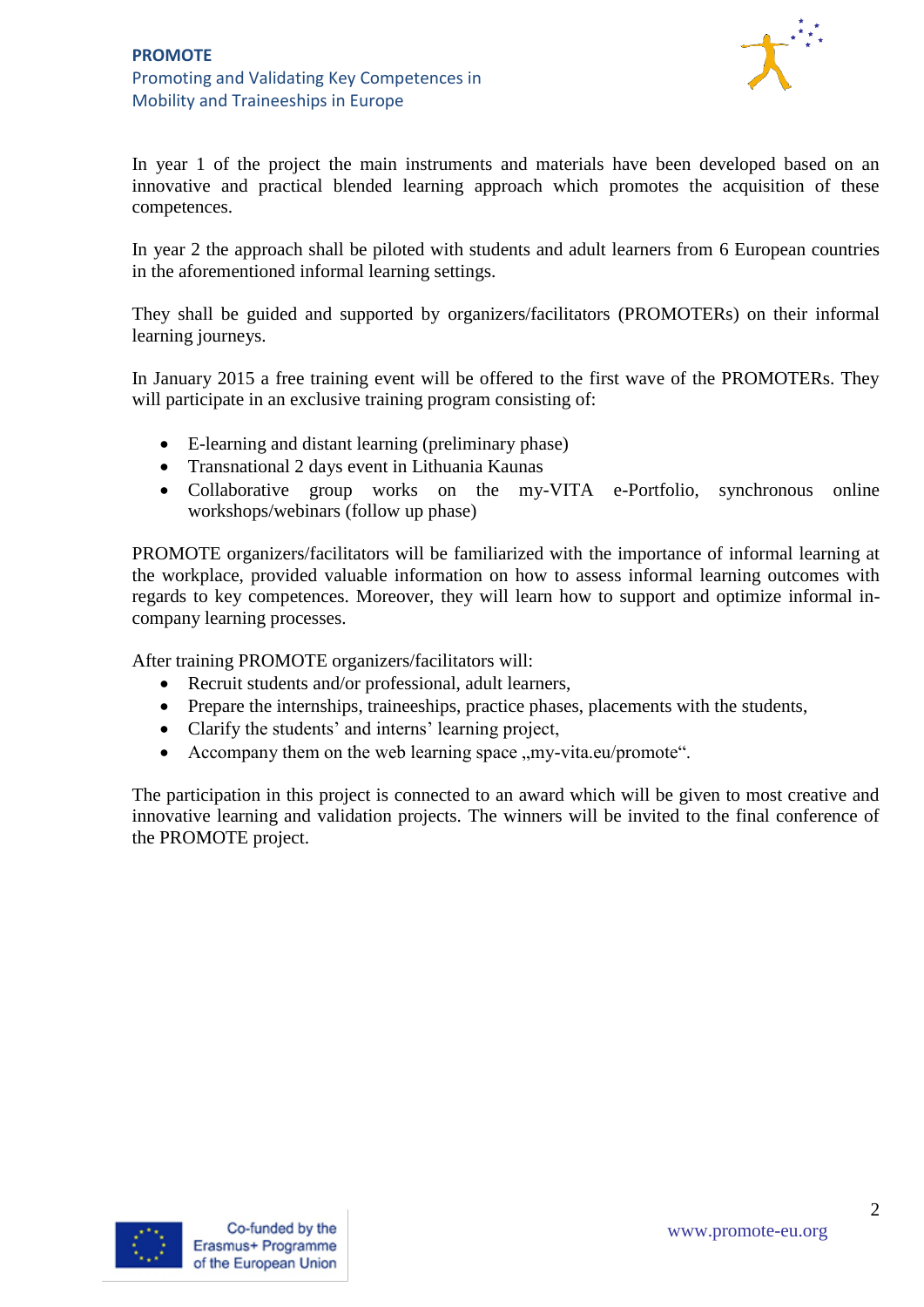Promoting and Validating Key Competences in Mobility and Traineeships in Europe



## **Program**

## **January 27 (Wednesday):** Arrival day, warm up and speed-dating

## **January 28 (Thursday):**

- 1. The PROMOTE concept and the pilot programme
	- a. Team, Project, Pilot programme, Elements (internships, learning platform, project)
	- b. A bit of theory: Key competences and Competence oriented learning
	- c. How can the key competences be learnt and promotes (group work)
	- d. Discussion and presentation
- 2. The LEVEL5 approach
	- a. Presentation of the validation approach
	- b. Hands-on: your level of competence oriented learning and validation; selfassessment exercise 1; exchange with neighbour

### **LUNCH**

- 3. The Kaunas example (+ another example; maybe from EDUCCKATE):
	- a. Presentation of the learning project (concept etc.)
- 4. From validation of informal learning to planning of informal learning (The LEVEL5 planning grids for PROMOTE facilitators
	- a. Short input on the planning instruments
	- b. Work groups: How to develop a competence oriented learning concept form the students/interns; facilitators work on their cases

## **January 29 (Friday):**

- 5. Presentation of the my-VITA PROMOTE platform and the PROMOTE learning suite
	- a. Hands on session to explore the platform and the materials
	- b. Discussion
- 6. How to recruit students
	- a. The EDUCCKATE experience
	- b. All materials and sessions to be presented

### AFTERNOON:

Transnational conference and exchange

**January 30 (Saturday):** Departure